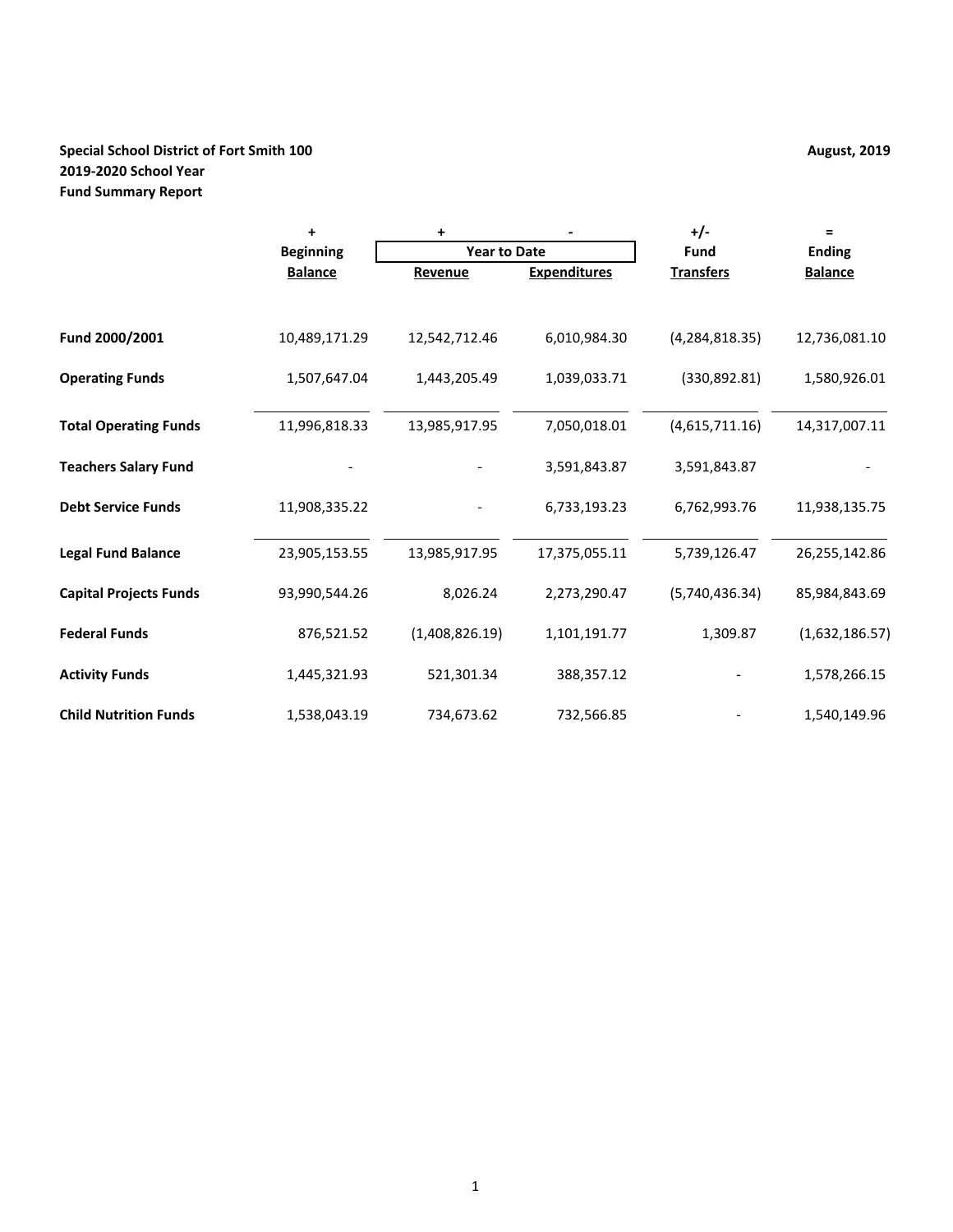## **Special School District of Fort Smith 100 August, 2019 August, 2019 2019-2020 School Year Revenue Report**

|                                       | <b>August, 2019</b> | <b>Year to Date</b> | <b>Budget</b> | (Excess) or<br><b>Short of Funds</b> |
|---------------------------------------|---------------------|---------------------|---------------|--------------------------------------|
| Property Taxes - Jul-Dec              | 1,070,344.70        | 2,492,551.27        | 59,000,000    | 56,507,449                           |
| Property Taxes - Jan-Jun              |                     |                     |               |                                      |
| Property Taxes - Delinquent           | 113,737.22          | 210,175.25          | 2,200,000     | 1,989,825                            |
| Property Taxes - Excess Comm          |                     |                     | 1,800,000     | 1,800,000                            |
| Revenues in Lieu of Taxes             |                     |                     | 500,000       | 500,000                              |
| Penalties/Interest on Tax             | 1,956.61            | 3,775.97            |               | (3,776)                              |
| <b>Interest Revenue</b>               | 30,266.94           | 64,252.06           | 450,000       | 385,748                              |
| Contributions                         |                     | 4,500.00            |               | (4,500)                              |
| <b>Turf Sponsorships</b>              |                     | 22,500.00           | 100,000       | 77,500                               |
| Sale/Loss Compensation                |                     |                     |               |                                      |
| <b>State Foundation Funding</b>       | 4,825,453.00        | 9,650,906.00        | 57,905,435    | 48,254,529                           |
| 98% Uniform Rate of Tax               |                     |                     | 1,000,000     | 1,000,000                            |
| <b>Other Local Revenue</b>            | 39,900.40           | 77,734.43           | 197,050       | 119,316                              |
| Daycare Fees                          | 32,455.00           | 32,455.00           | 196,080       | 163,625                              |
| Severance Tax                         |                     | 359.48              | 1,000         | 641                                  |
| Special Ed Supervision                |                     |                     |               |                                      |
| Special Ed Catastrophic               |                     |                     | 170,000       | 170,000                              |
| <b>Residential Treatment</b>          |                     |                     | 736,000       | 736,000                              |
| <b>Professional Development</b>       |                     |                     | 384,684       | 384,684                              |
| <b>ALE</b>                            |                     |                     | 415,229       | 415,229                              |
| ELL                                   |                     |                     | 1,126,425     | 1,126,425                            |
| <b>NSL</b>                            | 975,424.00          | 975,424.00          | 10,729,659    | 9,754,235                            |
| <b>Workforce Centers</b>              | 49,494.82           | 49,494.82           | 88,583        | 39,088                               |
| <b>General Facility Funds</b>         |                     |                     |               |                                      |
| Debt Service Funds                    |                     | 16,458.00           |               | (16, 458)                            |
| <b>Student Growth Funds</b>           |                     |                     |               |                                      |
| <b>Declining Enrollement Funds</b>    |                     |                     |               |                                      |
| <b>College &amp; Career Readiness</b> |                     |                     |               |                                      |
| <b>Broadband Match</b>                |                     |                     |               |                                      |
| <b>Other State Funds</b>              |                     |                     | 309,758       | 309,758                              |
| <b>Adult Education</b>                | 19,677.67           | 19,677.67           | 950,000       | 930,322                              |
| <b>State Preschool</b>                |                     |                     | 217,525       | 217,525                              |
| <b>ABC Grant</b>                      | 172,827.00          | 365,654.00          | 1,748,270     | 1,382,616                            |
| <b>Indirect Cost Revenue</b>          |                     |                     | 259,899       | 259,899                              |
| <b>Total</b>                          | 7,331,537.36        | 13,985,917.95       | 140,485,597   | 126,499,680                          |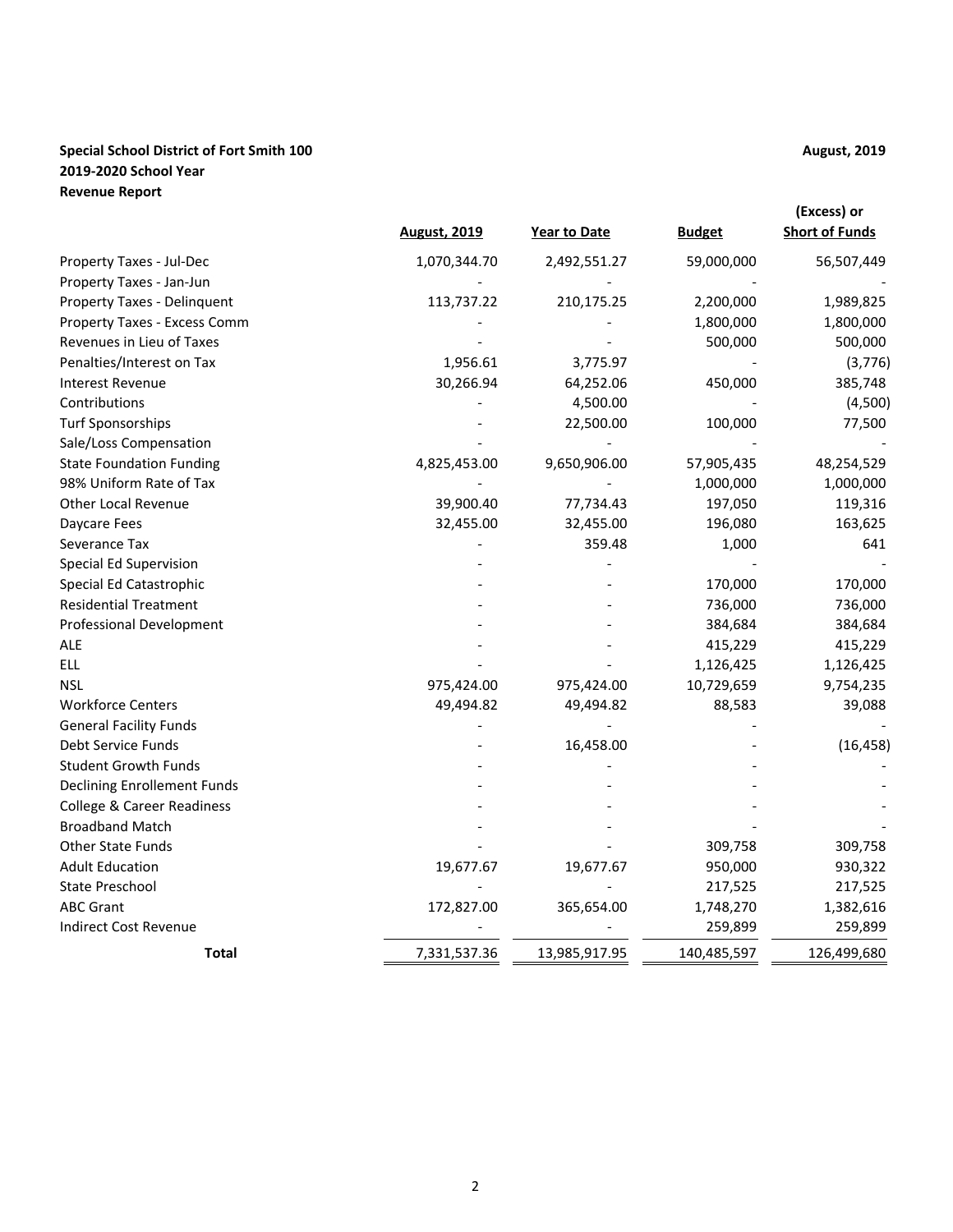## **Special School District of Fort Smith 100 August, 2019 August, 2019 2019-2020 School Year Expenditure Report**

|                                     | <b>August, 2019</b> | <b>Year to Date</b> | <b>Budget</b> | (Overage) or<br><b>Left to Spent</b> |
|-------------------------------------|---------------------|---------------------|---------------|--------------------------------------|
| <b>Teachers Salary Fund</b>         |                     |                     |               |                                      |
| <b>Regular Education</b>            | 1,717,270.07        | 1,843,968.82        | 38,669,235    | 36,825,266                           |
| <b>Special Education</b>            | 244,241.33          | 245,897.27          | 5,997,005     | 5,751,108                            |
| <b>Vocational Education</b>         | 137,177.06          | 151,692.97          | 2,826,036     | 2,674,343                            |
| <b>Compensatory Education</b>       | 80,145.70           | 80,145.70           | 2,007,802     | 1,927,656                            |
| Other Education                     | 95,191.89           | 96,816.89           | 2,237,384     | 2,140,567                            |
| <b>Pupil Services</b>               | 262,007.73          | 275,992.77          | 4,760,757     | 4,484,764                            |
| <b>Instructional Staff Services</b> | 280,256.46          | 337,613.21          | 4,211,179     | 3,873,566                            |
| <b>Administrative Services</b>      | 40,359.18           | 60,538.77           | 479,018       | 418,479                              |
| <b>School Admin Services</b>        | 369,445.89          | 469,904.28          | 4,614,230     | 4,144,326                            |
| <b>Central Services</b>             | 19,515.46           | 29,273.19           | 134,722       | 105,449                              |
| <b>Other Services</b>               |                     |                     |               |                                      |
| <b>Totals</b>                       | 3,245,610.77        | 3,591,843.87        | 65,937,368    | 62,345,524                           |
| <b>Operating Funds</b>              |                     |                     |               |                                      |
| <b>Regular Education</b>            | 1,007,702.03        | 1,680,185.29        | 17,379,811    | 15,699,625                           |
| <b>Special Education</b>            | 117,524.03          | 122,792.18          | 3,483,144     | 3,360,352                            |
| <b>Vocational Education</b>         | 57,124.12           | 64,309.25           | 924,261       | 859,952                              |
| <b>Compensatory Education</b>       | 36,187.41           | 37,541.45           | 936,238       | 898,696                              |
| <b>Other Education</b>              | 143,193.55          | 176,881.31          | 2,483,597     | 2,306,716                            |
| <b>Pupil Services</b>               | 237,179.28          | 328,486.76          | 5,173,245     | 4,844,759                            |
| <b>Instructional Staff Services</b> | 295,016.93          | 966,054.06          | 7,626,393     | 6,660,339                            |
| <b>Administrative Services</b>      | 88,026.69           | 159,946.42          | 744,689       | 584,742                              |
| <b>School Admin Services</b>        | 373,769.76          | 443,155.72          | 4,528,511     | 4,085,355                            |
| <b>Central Services</b>             | 287,202.73          | 481,558.71          | 3,910,398     | 3,428,839                            |
| Maintenance & Operations            | 915,466.40          | 2,274,896.57        | 15,329,469    | 13,054,572                           |
| <b>Pupil Transportation</b>         | 175,084.98          | 254,599.14          | 3,215,756     | 2,961,157                            |
| <b>Other Services</b>               | 59,611.15           | 59,611.15           | 1,521,177     | 1,461,565                            |
| <b>Totals</b>                       | 3,793,089.06        | 7,050,018.01        | 67,256,688    | 60,206,669                           |
| <b>Debt Service Fund</b>            |                     |                     |               |                                      |
| Principal                           | 4,555,000.00        | 5,035,000.00        | 8,541,662     | 3,506,662                            |
| Interest                            | 15,712.21           | 1,692,702.23        | 5,062,407     | 3,369,704                            |
| Dues and Fees                       | 3,033.00            | 5,491.00            | 8,000         | 2,509                                |
| <b>Totals</b>                       | 4,573,745.21        | 6,733,193.23        | 13,612,068    | 6,878,875                            |